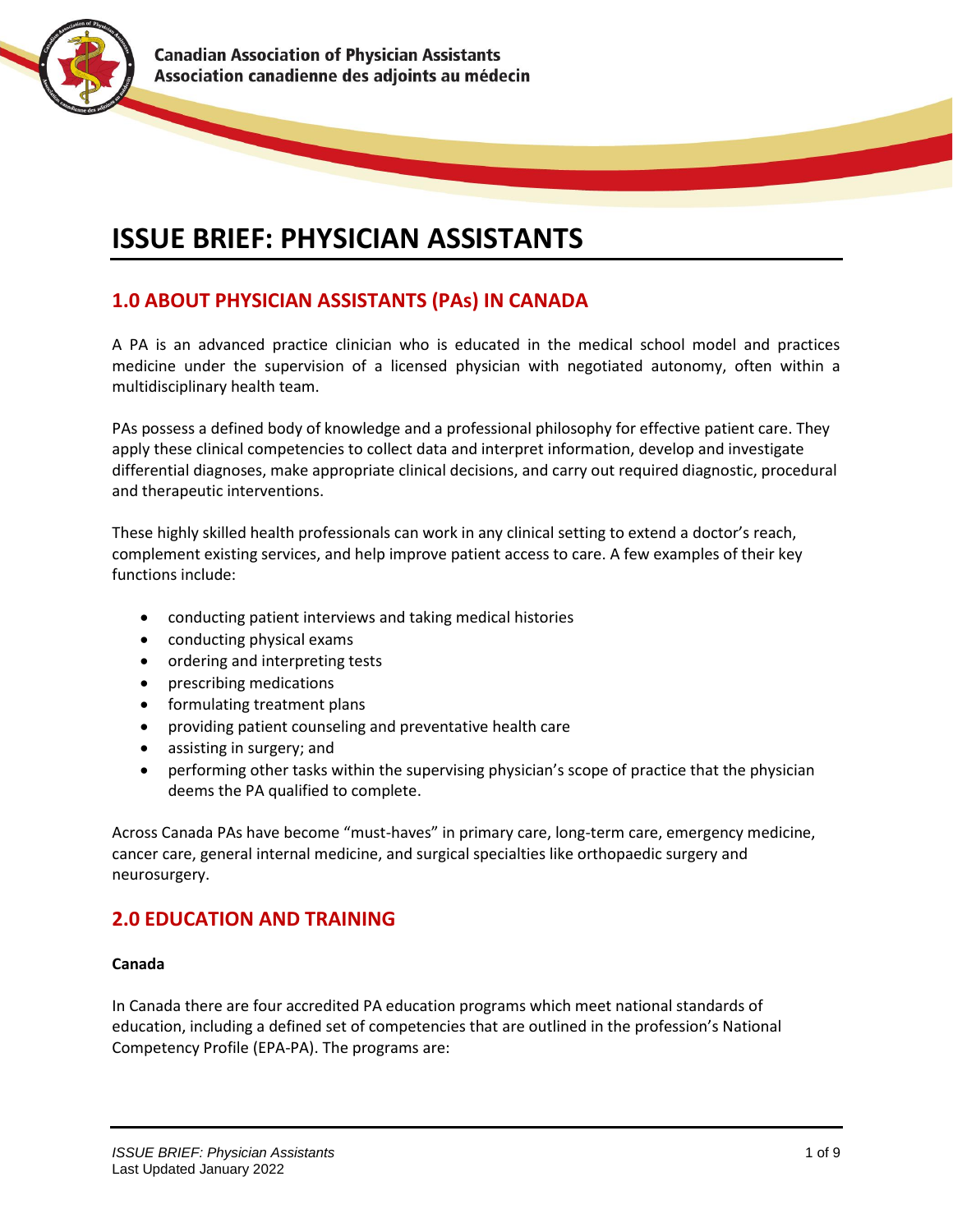- University of Manitoba Masters of Physician Assistant Studies
- McMaster University Physician Assistant Education Program
- The Consortium of PA Education (University of Toronto in collaboration with the Northern Ontario School of Medicine and the Michener Institute at UHN).
- Canadian Armed Forces Health Services Training Centre Physician Assistant Program

All the civilian education programs are delivered in partnership with the faculties of medicine at Canadian universities. By aligning PA education with the medical model, it lays the foundation for a collaborative working relationship with physicians.

The intensive PA program extends over 24 months and begins with classroom instruction in basic medical sciences. This is followed by physician-directed rotations with multidisciplinary teams in medical and surgical disciplines. The students participate in clinical training in areas that can include trauma, aesthesia, general surgery, sports medicine, orthopaedics, internal medicine, emergency medicine, paediatrics and family medicine. See Table 1 for links to more information on each program.

| <b>Institution</b>                                                                                                                                                                                                   | <b>Degree</b>                                                                | <b>Admission Requirements</b>                                                                                                                                                                                                                                                                                                                                                     | <b>Curriculum</b>                                                                                                                                                                                                                             |
|----------------------------------------------------------------------------------------------------------------------------------------------------------------------------------------------------------------------|------------------------------------------------------------------------------|-----------------------------------------------------------------------------------------------------------------------------------------------------------------------------------------------------------------------------------------------------------------------------------------------------------------------------------------------------------------------------------|-----------------------------------------------------------------------------------------------------------------------------------------------------------------------------------------------------------------------------------------------|
| <b>McMaster University</b><br>Physician Assistant<br><b>Education Program</b>                                                                                                                                        | <b>Bachelor of Health</b><br><b>Sciences Degree</b><br>(Physician Assistant) | Applicants must have<br>completed a minimum of<br>two years of<br>undergraduate work and<br>only degree courses at an<br>accredited university will<br>be considered. Applicants<br>are expected to have<br>achieved an overall simple<br>average of at least 3.0 on<br>the Ontario Medical School<br><b>Application Service scale</b><br>for consideration.<br>Complete details. | A 24-month program $-$<br>year one focuses on<br>clinical sciences and<br>year two involves 48<br>weeks of supervised<br>clinical placements.<br>See also:<br><b>Curriculum Information</b>                                                   |
| The Consortium of PA<br><b>Education (University</b><br>of Toronto in<br>collaboration with the<br>Northern Ontario<br><b>School of Medicine</b><br>and Michener<br>Institute for Applied<br><b>Health Sciences)</b> | <b>Bachelor of Science</b><br>Physician Assistant<br>Degree                  | Admission requirements<br>include a minimum of 10<br>full-year courses or the<br>equivalent of four<br>semesters full time of<br>undergraduate university<br>education from a<br>recognized university.<br><b>Complete details</b>                                                                                                                                                | A 24-month program -<br>year one focuses on<br>clinical sciences and<br>year two involves 40<br>weeks of supervised<br>clinical placements,<br>with specific experience<br>in rural Ontario settings.<br>See also:<br><b>Program Overview</b> |

### **Table 1: PA Education Programs in Canada**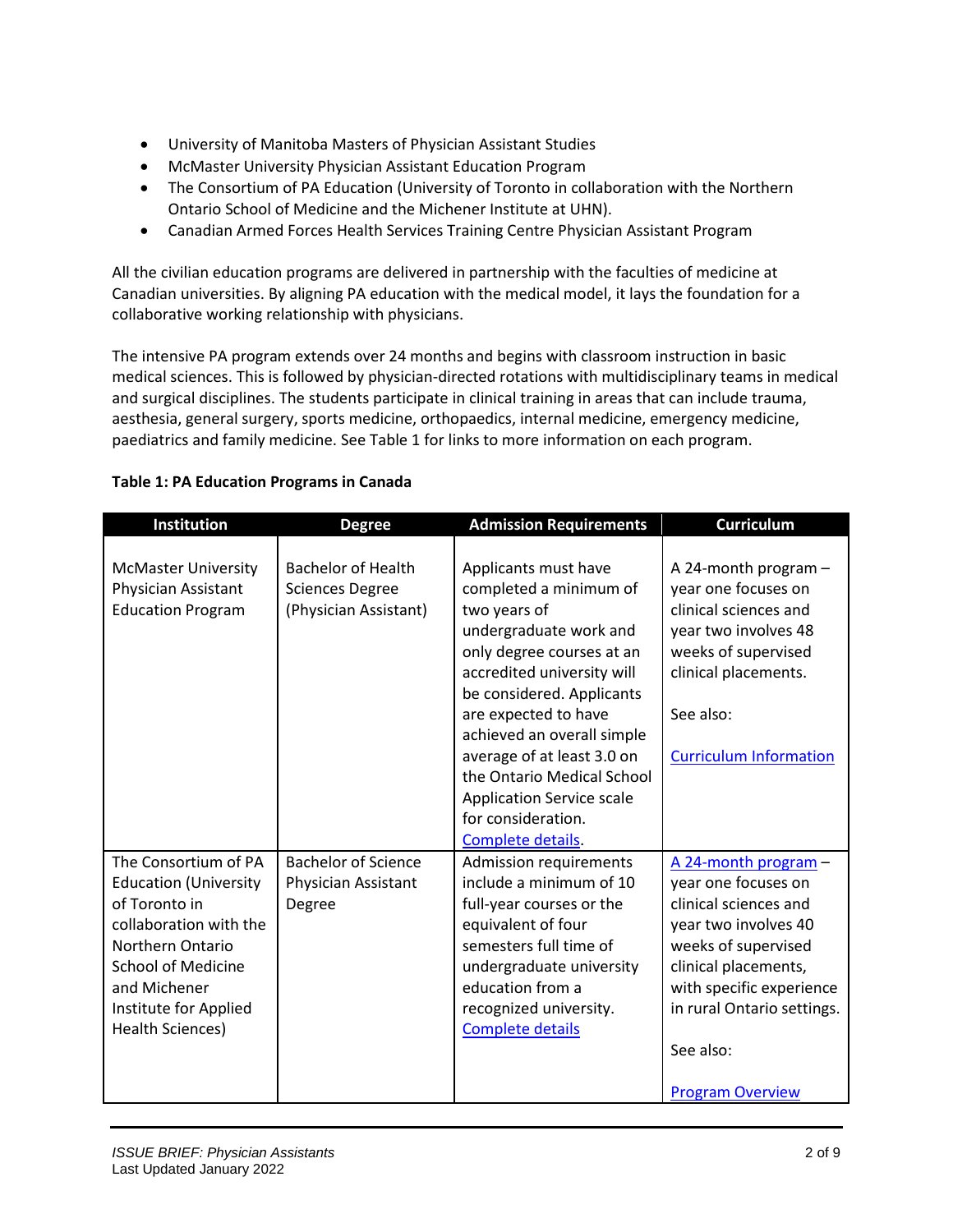| Institution                                                                                                 | <b>Degree</b>                                                            | <b>Admission Requirements</b>                                                                                                                                                                                                                                                                                                                                                                                                                                                                                                              | Curriculum                                                                                                                                                                                                                                                                                                |
|-------------------------------------------------------------------------------------------------------------|--------------------------------------------------------------------------|--------------------------------------------------------------------------------------------------------------------------------------------------------------------------------------------------------------------------------------------------------------------------------------------------------------------------------------------------------------------------------------------------------------------------------------------------------------------------------------------------------------------------------------------|-----------------------------------------------------------------------------------------------------------------------------------------------------------------------------------------------------------------------------------------------------------------------------------------------------------|
| University of<br>Manitoba                                                                                   | Masters of Physician<br><b>Assistant Studies</b>                         | Complete details - requires<br>a four year Bachelor's<br>degree and requires<br>undergraduate courses in<br>anatomy, physiology and<br>biochemistry                                                                                                                                                                                                                                                                                                                                                                                        | <b>Course Information</b><br>(including course<br>descriptions)<br>A 24-month program<br>including an academic<br>first year followed by 13<br>months of clinical<br>rotations in various<br>medical and surgical<br>environments, with one<br>quarter of clinical<br>education in rural<br>environments. |
|                                                                                                             |                                                                          |                                                                                                                                                                                                                                                                                                                                                                                                                                                                                                                                            | See:<br><b>Educational philosophy</b><br>and curriculum                                                                                                                                                                                                                                                   |
| Canadian Armed<br><b>Forces Health Services</b><br><b>Training Centre</b><br>Physician Assistant<br>Program | Physician Assistant<br><b>Baccalaureate in Allied</b><br>Health Program. | Graded entry based on<br>prior learning will be<br>available for candidates<br>with advanced standing or<br>experience such as other<br>allied health professionals,<br>or paramedics.<br><b>Qualification Level 6</b><br><b>Medical Technician</b><br>qualification; rank of<br>Sergeant; and successful<br>completion of the Junior<br>Leadership Course or<br>Professional Level.<br>Qualifications (12-15 years<br>of service). In addition,<br>candidate must be merit<br>listed for promotion to<br>Warrant Officer.<br>Requirements |                                                                                                                                                                                                                                                                                                           |

**A Closer Look at Canadian PA Programs**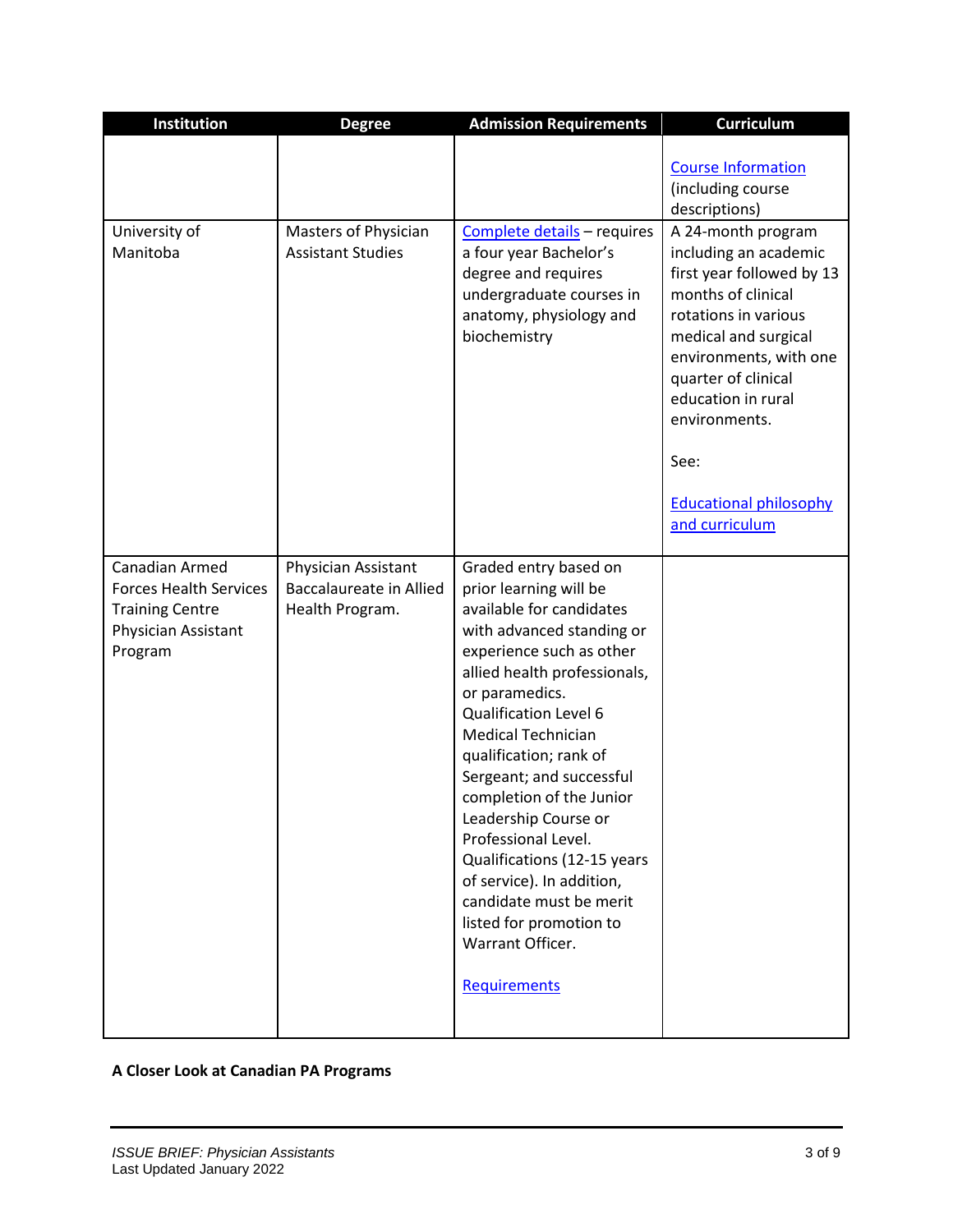It's important to note that the qualifications described in Table 1 represent the minimum requirements, and the vast majority of successful candidates exceed these minimum requirements.

### *Example: McMaster University Class of 2021*

There were more than 730 applicants for 24 spots in McMaster's PA program. Of the 72 applicants selected for an interview:

- the GPA average is 3.82 (for comparison, McMaster's Medical School class of 2021 GPA average is 3.87)
- 70 / 72 (applicants (97%) completed a Bachelor's degree (including two IMGs and 10 applicants with Masters or PhD degrees and the remaining two candidates are degrees in progress)
- the average age is 25.

### *McMaster University – The Past 10 Years*

- 5,230 applications for 261 spaces (for comparison, there are ~5,000 applicants / year for 206 spaces at McMaster's Medical School)
- Class size is between 20-24 students per year
- Of the accepted students
	- $\circ$  70% had GPA > 3.5 (the minimum is 3.0 to 3.49)
	- o 67% have a four-year Bachelor degree
	- o 20% have a Master's degree
	- o Graduation completing rate is 96.7%
	- o Attrition rate is 3.5%

### **3.0 CERTIFICATION AND MAINTENANCE OF CERTIFICATION**

#### **Certification**

Graduates of accredited Canadian PA programs are eligible to write the Physician Assistant Certification Council of Canada (PACCC) PA Certification Exam entry to practice exam. Individuals who successfully pass the exam are awarded the Canadian Certified Physician Assistant (CCPA) designation.

#### *Additional information:*

- [About the Physician Assistant Certification Council of Canada \(PACCC\)](https://capa-acam.ca/paccc)
- Policy and Procedure to Challenge the PACCC Physician Assistant Entry to Practice Examination [\(PA Cert Exam\)](https://capa-acam.ca/paccc/elgibility/)
- [PACCC Pass Standard Setting Method](https://capa-acam.ca/paccc/pass-standard-setting-method/) (Angoff Method)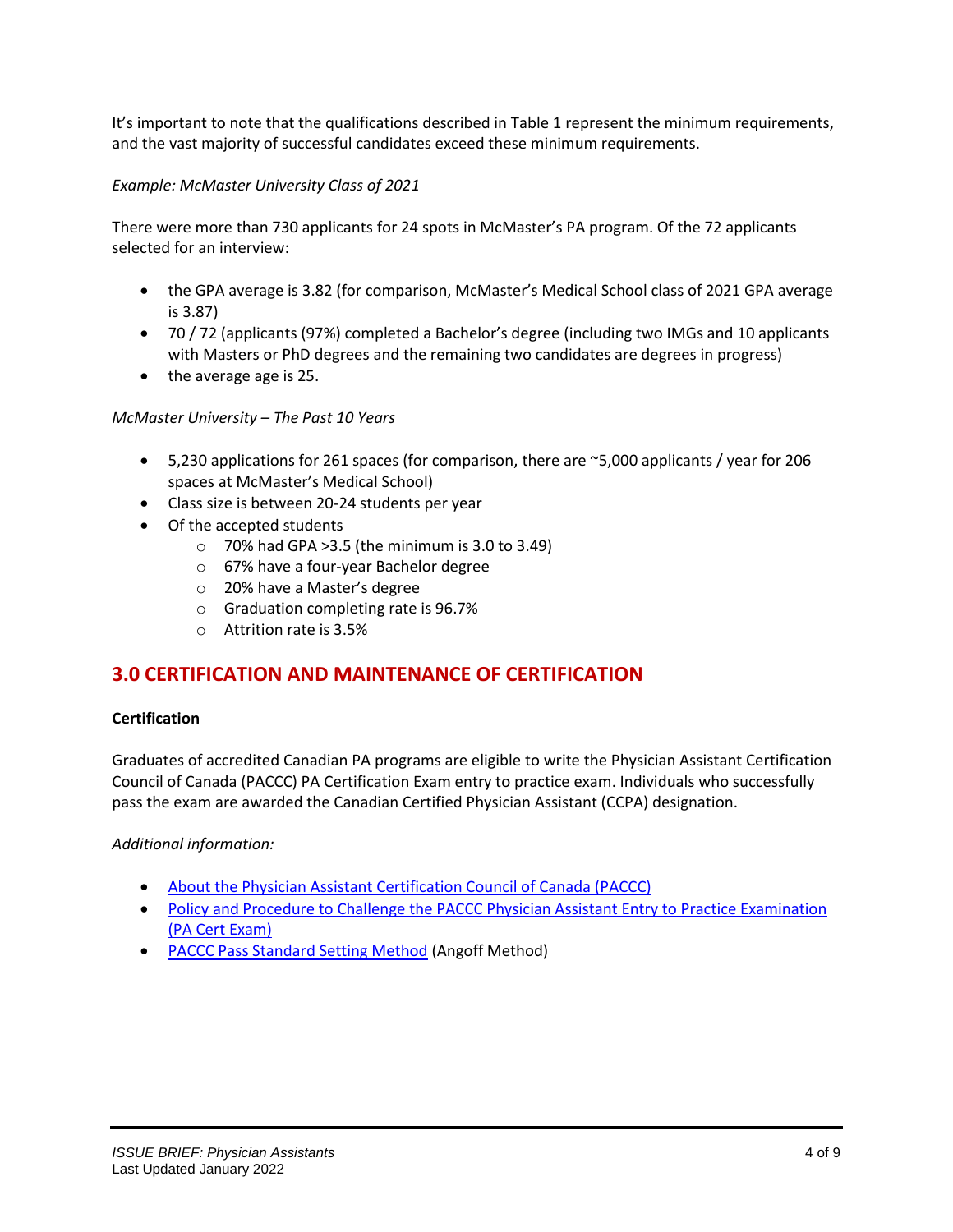### **Maintenance of Certification**

Like other health professionals, after graduation PAs continue learning in the clinical work environment and through continuing professional development (CPD). A PA's scope of practice grows and shifts over time with advanced or specialized knowledge, with changes or advances in the medical profession overall, or with changes in the PA's practice setting or specialty.

Importantly, the PACCC maintains a strict policy regarding the maintenance of certification that involves partnering with the Royal College of Physicians and Surgeons of Canada for use of the Mainport ePortfolio.

### *CPD Requirements*

All certified PAs must annually renew their CAPA membership and earn and report at least:

- **400 credits** over the course of a five-year cycle by participating in educational activities that meet the identified needs of your professional practice.
- **40 credits** per year, even in the years after you have reached the 400-credit minimum requirement.

Credits are documented using the MAINPORT ePortfolio, the CPD reporting tool for the RCPSC maintenance of competency program.

### *Additional information:*

- [Overview: PACCC Continuing Professional Development Policy](https://capa-acam.ca/paccc/continuing-professional-development-cpd/paccc-cpd-committee-cpd-policy/)
- [Full Policy: PACCC Continuing Professional Development Policy](https://capa-acam.ca/wp-content/uploads/2017/09/PACCC-CPD-Policy-FINAL-July-2016.pdf)
- [RCPSC Framework of Continuing Professional Development Activities](https://capa-acam.ca/wp-content/uploads/2017/09/PACCC-CPD-Policy-FINAL-July-2016.pdf)

### **4.0 SCOPE AND STANDARDS OF PRACTICE**

#### **Scope of Practice**

A PA scope of practice is physician-delegated and the medical services assigned to the PA must be within the scope of the supervising physician. In Canada, their degree of autonomy will vary in each provincial jurisdiction where they practice.

Prior to assigning clinical work, supervising physicians must consider:

- the best interest of the patient  $f$
- the competence of the PA to safely complete the task  $f$
- the amount of supervision the PA should have in completing the task, and how that supervision will be provided f
- the organization's policies and procedures.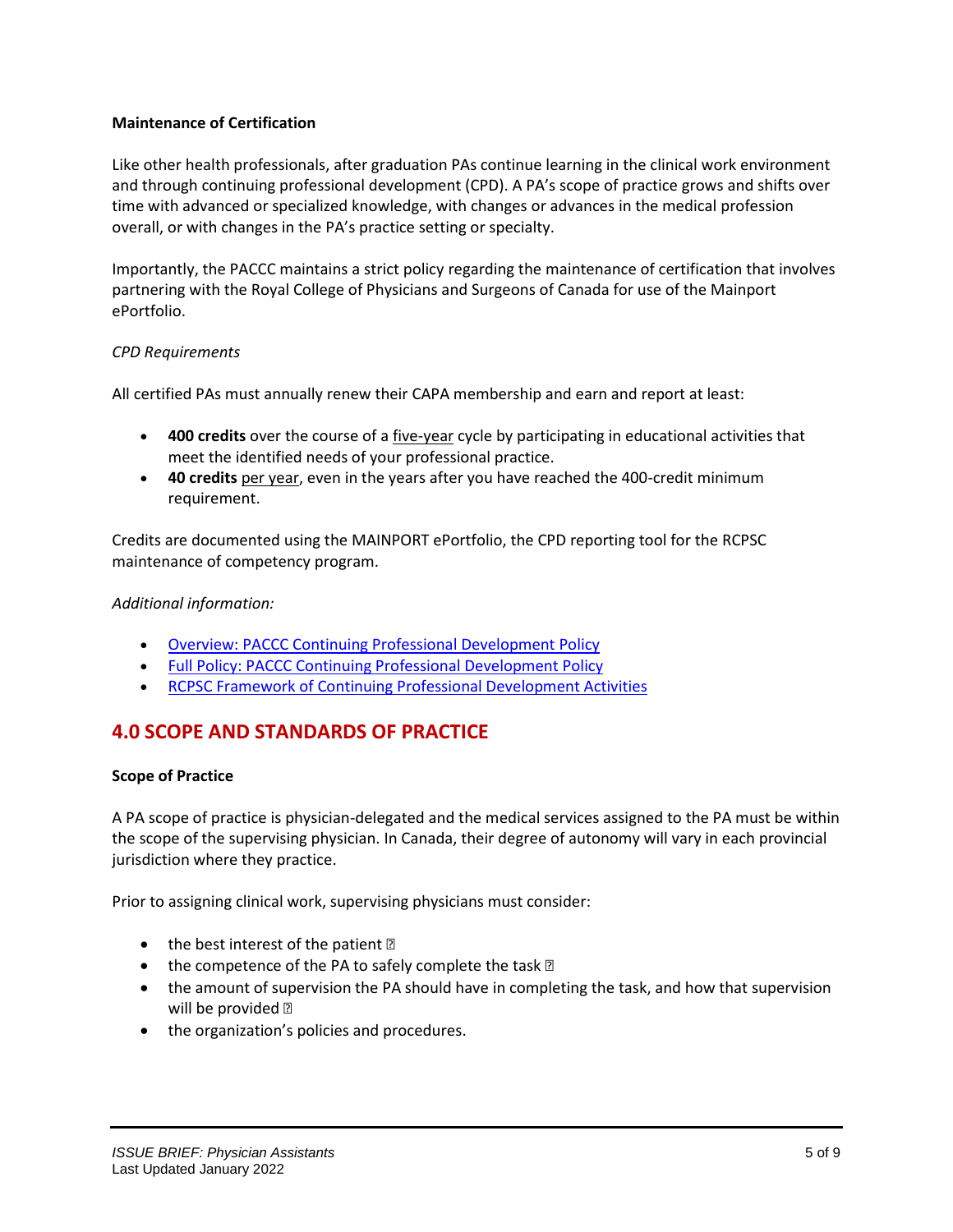Each PA and their supervising physician(s) will establish a practice agreement that documents the types of clinical work the PA will perform in that practice setting, how that work will be assigned and the type of supervision they will receive when performing that work.

*Example — Documenting Scope of Practice Through Regulation*

Where PAs are regulated through a College of Physicians and Surgeons, in Manitoba for example, an application for regulation must include:

*"A practice description that sets out detailed information about the medical services the PA will provide, the type of supervision to be provided by the supervising physician, and the practice location where the services will be provided. The description must be signed by the supervising physician and be in a form acceptable to the registrar.*

*The practice description is subject to the approval of the council the CPSM."*

### **Standard of Practice**

EPA-PA is a framework that describes the abilities of PAs to meet the needs of the patients they serve.

This document identifies the competencies and outcome-based goals for Physician Assistant education in Canada. Competency-based education allows for an outcome-approach to curriculum delivery that directly addresses and assesses student preparation for clinical practice, patient navigation and resource application.

EPA-PA is a resource for PAs, supervising physicians, educators, legislators, and other health professionals.

*Important Links*

• EPA-PA [Competency Framework](https://capa-acam.ca/about-pas/epa-pa/)

### **5.0 REGULATION: A CROSS-CANADA SCAN**

The manner in which PAs practice and how they are recognized and/or regulated varies across Canada. The approach in each jurisdiction is described below and Table 2 provides a summary, with links to legislation and documentation.

### **Manitoba**

PAs were regulated as clinical assistants between 1999 and 2009, and since 2009 have been regulated as PAs. The regulation provides for the registration of PAs on the PA Register maintained by the College of Physicians and Surgeons of Manitoba. An application for registration must include a supervision contract between a licensed doctor and PA. It must also include a practice description that sets out the medical services to be provided, the location, and the type of supervision to be provided.

#### **New Brunswick**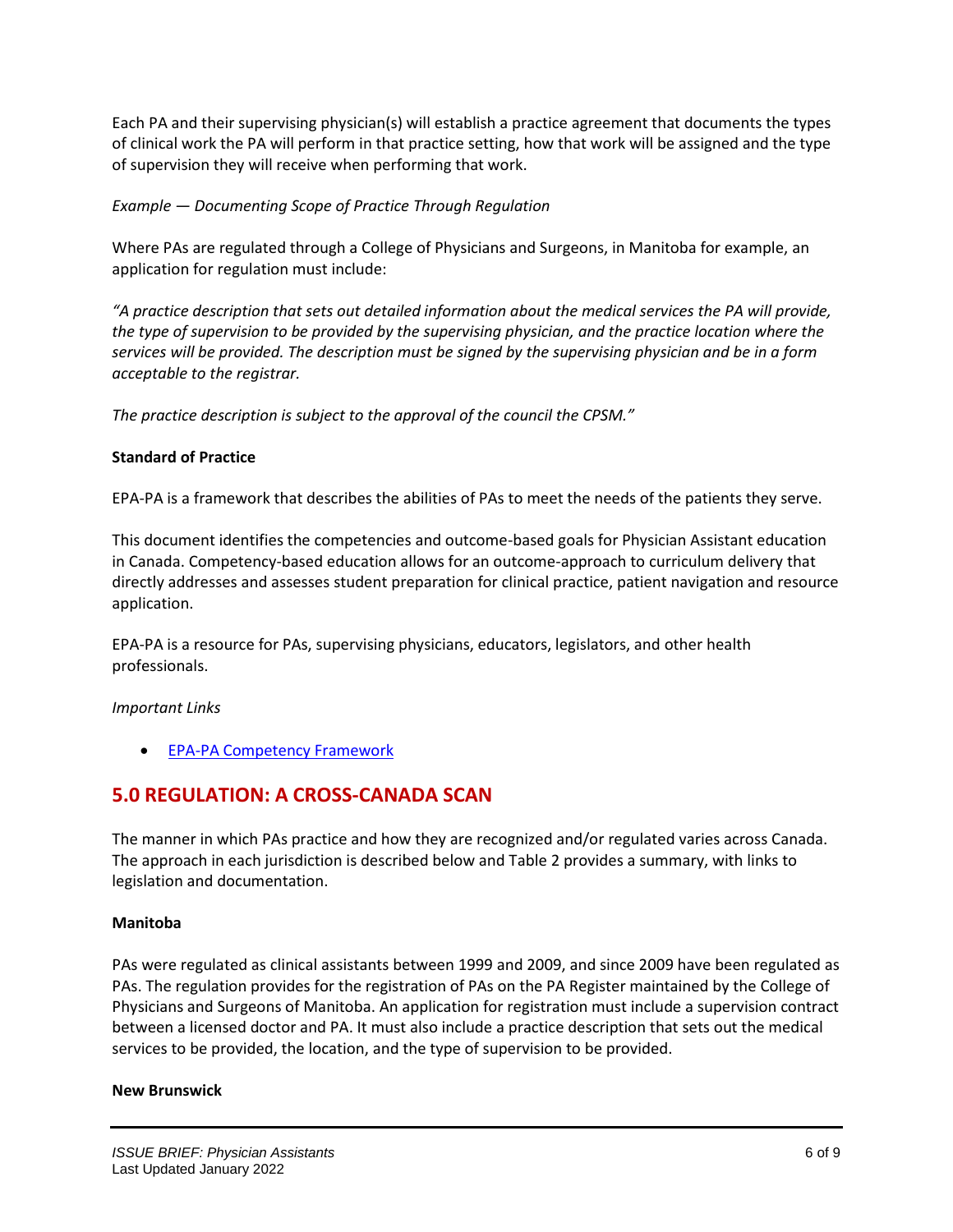In 2009 the College of Physicians and Surgeons of New Brunswick amended the New Brunswick Medical Act to include PAs in their health care model. Section 32.1 of the Act allows PAs to be licensed, provided they register with the CPSNB. In addition, Regulation 14 was created in January 2010 in order to dictate the terms of practice for PAs in the province and subsequently amended in 2014 when PAs were awarded prescriptive rights.

### **Alberta**

In 2010, the Council of the College of Physicians and Surgeons of Alberta (CPSA) passed bylaw 24(6), allowing PAs to operate under the responsibility of a regulated member. Accordingly, the CPSA created a new voluntary and non-regulated membership category for PA.

In the fall of 2020 the Alberta Government announced that PAs will be recognized as regulated health care professionals beginning April 1, 2021. The CPSA will be the regulatory body overseeing the profession.

### **Ontario**

PAs were introduced in Ontario in 2007 through a joint initiative between the Ministry of Health and Long-Term Care and the Ontario Medical Association as a way to address doctor shortages. The profession was initially launched via a demonstration project in order to evaluate the impact of PAs and today Ontario has the highest number of practicing PAs in Canada.

In Ontario, PAs operate under delegation, which authorizes the PA to perform specific tasks for the patient population of the supervising physician. The College of Physicians and Surgeons of Ontario (CPSO) maintains a policy on the Delegation of Controlled Acts. In 2018, the Minister of Health instructed the CPSO to work with the Minister of Health and Long-Term Care (MOHLTC) to develop a proposal for consideration to provide direct oversight for PAs in Ontario which would include the development for a new class of members and registry upon which PAs should be enrolled. In October 2020, Ontario's Minister of Health, the Honourable Christine Elliott announced that Ontario will be moving forward with regulating PAs in the province

#### **Nova Scotia**

In 2019, the Nova Scotia Health Authority, with the support of the College of Physicians and Surgeons of Nova Scotia, announced the introduction of PAs in orthopaedic surgery. The launch will begin as a pilot program, with a view to permanently integrating PAs within Nova Scotia's health care system and establishing regulatory oversight.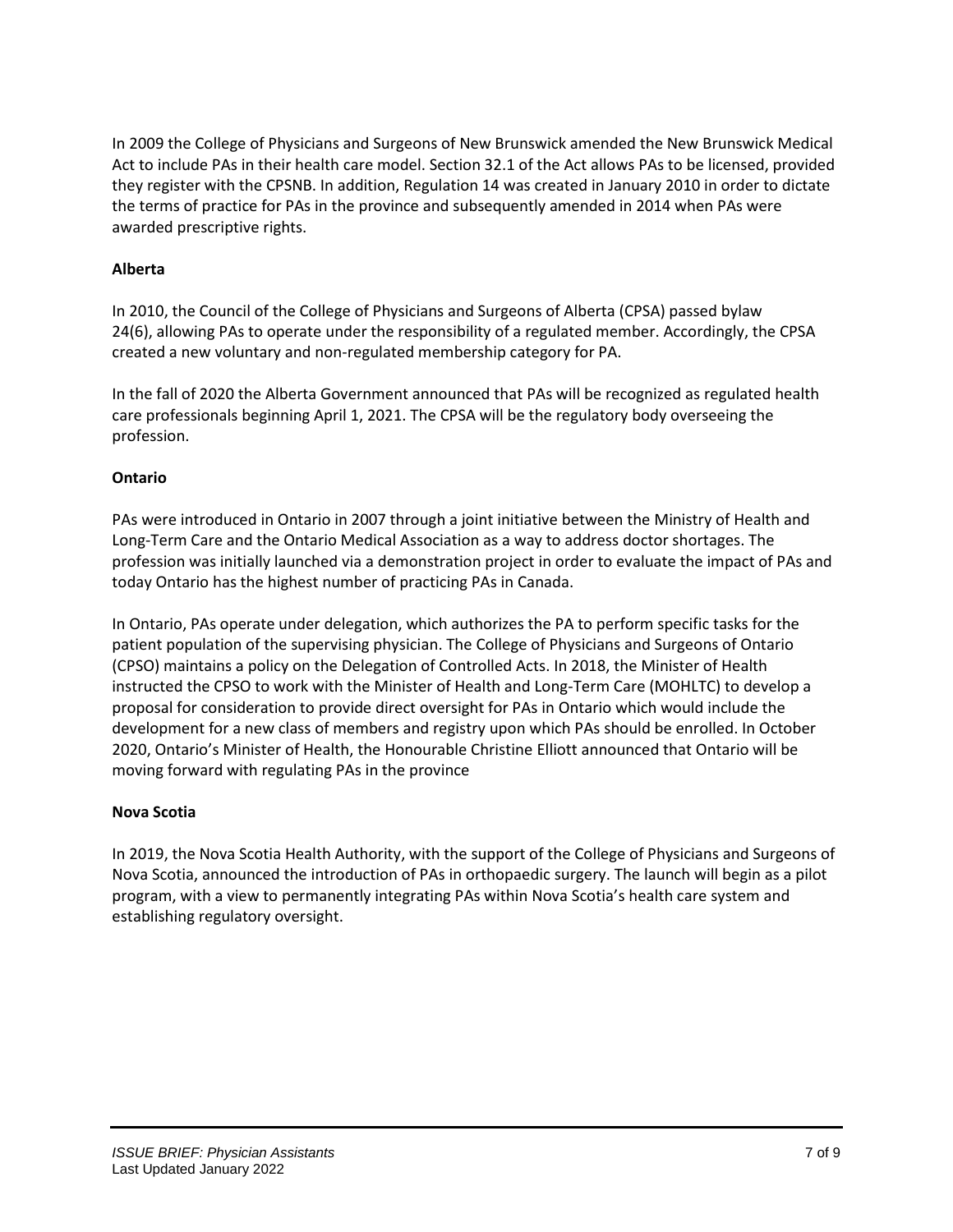### **Table 2. Summary of PA Regulation**

| Prov      | <b>Authority</b>                                              | <b>Legislation or Bylaws</b>                                                                                                                                                                                     | <b>Registry</b>                                 | <b>Other</b>                                                                                                                                                                                                                                                               |
|-----------|---------------------------------------------------------------|------------------------------------------------------------------------------------------------------------------------------------------------------------------------------------------------------------------|-------------------------------------------------|----------------------------------------------------------------------------------------------------------------------------------------------------------------------------------------------------------------------------------------------------------------------------|
| MB        | <b>College of Physicians and Surgeons</b><br>of Manitoba      | The Regulated Health Professions Act<br>(C.C.S.M. c. R117) (see p. 59 for PA<br>details)                                                                                                                         | <b>PA Register Directory</b>                    | <b>CPSM Continuing</b><br><b>Professional Development</b><br><b>Requirements</b><br><b>CPSM Registration</b><br>Requirements                                                                                                                                               |
| <b>NB</b> | <b>College of Physicians and Surgeons</b><br>of New Brunswick | <b>New Brunswick Medial Act,</b><br><b>Regulations and Guidelines -</b><br><b>Regulation #6: Physician Assistants</b><br><b>New Brunswick Medical Act,</b><br>Physician Assistant Register (see<br>section 32.1) | List of Licensed PAs in<br><b>New Brunswick</b> |                                                                                                                                                                                                                                                                            |
| AB        | <b>College of Physicians and Surgeons</b><br>of Alberta       | CPSA Bylaw 24(6): Non-Regulated<br><b>Members</b>                                                                                                                                                                | <b>List of Registered PAs</b>                   | <b>Definition of Restricted</b><br>Activities in the Government<br><b>Organization Act</b> (Section<br>7.1, page 37)<br><b>CPSA Standard of Practice:</b><br><b>Supervision of Restricted</b><br><b>Activities</b><br><b>Additional information on</b><br>the CPSA website |
| ON        | <b>College of Physicians and Surgeons</b><br>of Ontario       | N/A - PAs operate under delegation<br>but are not regulated                                                                                                                                                      | N/A                                             | Policy - Delegation of<br><b>Controlled Acts</b>                                                                                                                                                                                                                           |